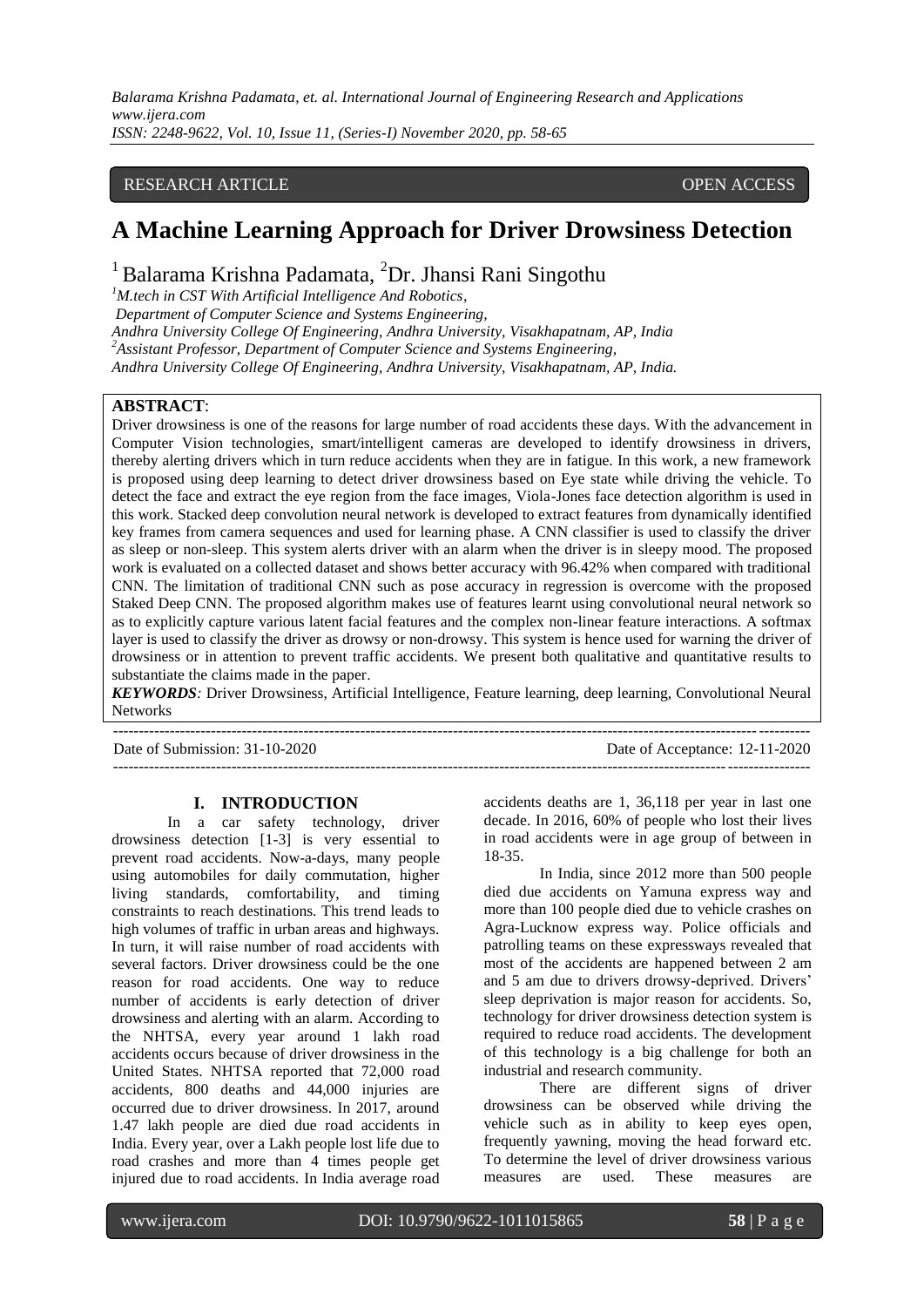*Balarama Krishna Padamata, et. al. International Journal of Engineering Research and Applications www.ijera.com ISSN: 2248-9622, Vol. 10, Issue 11, (Series-I) November 2020, pp. 58-65*

Physiological Measures, Behavioral Measures and

Vehicle-based Measures. In physiological measures, Electrocardiography (ECG), Electroencephalography (EEG), and Electrooculography (EOG) [4, 5] are used to access the driver's conditions. Even though these devices provide accurate results, because of their practical limitations, these are not widely accepted. In vehicle-based measures, drowsiness is analyzed based on steering wheel movements and braking patterns. These methods are reliant on the road nature and driving skills of the driver. Behavioral measures are based on person behavior instead of vehicle. Here smart camera is used to capture the driver information. Behavioral Measures are the best ways to detect driver drowsiness.

In our proposed method Behavioral Measures are used to detect driver drowsiness. Figure 1 shows the general architecture of driver drowsiness detection .To identify the face regions from the input images, various face detection algorithms [6] have been used in the Face Detection phase. For human face detection task is easier, but this task is difficult in computer vision. Face detection techniques are classified into feature-based techniques and image-based techniques. Statistical, Neural Networks and Liner subspace methods have been used by the Image-based approaches for face detection. In the second step, different eye region detection algorithms were used to detect and extract the eye region from the face images. After locating facial regions, in the preprocessing stage normalization takes place to reduce the effects of illumination. The contrast differences among face images can be adjusted by performing histogram equalization. In the third step, feature extraction was implemented on the input eye region images. There are two main methods for extracting features from images: appearance-based feature extraction and geometric-based extraction methods. The geometric extraction method extracts shape- and locationrelated metrics that are extracted from the eyes, eyebrows. Conversely, appearance-based feature extraction extracts skin appearance or facial features by implementing techniques such as PCA [7], Discrete Cosine Transform (DCT) [8] and Linear Discriminant Analysis (LDA). These methods can be applied on the entire face or particular regions for extracting the facial features of face. For extracting the local features of a face, Gabor wavelets can be used; however, the occurrence of high-dimensional feature vectors is the main problem with this method. In the fourth step of driver drowsiness detection is classification which uses classifier to classify the sleeping and non-sleeping images based on the features extracted in the previous two steps. Staked Deep CNN is developed for classification of driver sleepy state.



**Figure 1.** General architecture of drowsiness detection

## **II. RELATED WORK**

In order to achieve better accuracy in detection of driver drowsiness system, many approaches were developed. Mardi et al., [4] have proposed a model to detect a drowsiness based on Electro encephalography (EEG) signals. Extracted chaotic features and logarithm of energy of signal are extracted for differentiating drowsiness and alertness. Artificial neural network was used for classification and yielded 83.3% accuracy. Noori et al., [5] proposed a model to find drowsiness based on fusion of Driving Quality Signals, EEG and Electrooculography. For selecting the best subset of features a class reparability feature selection method was used. A self-organized map network was used for classification and achieved  $76.51 \pm 3.43\%$  of accuracy. Krajewski et al., [9]developed a model to find drowsiness based on steering patterns. In this model, to capture the steering patterns they generated three feature sets by using advanced signal processing methods. Performance is evaluated using five machine learning algorithms like SVM and K-Nearest Neighbor and achieved accuracy of 86% in detecting drowsiness.

Danisman et al. [10] developed a method to detect a drowsiness based on changes in eye blink rate. Here Viola Jones detection algorithm was used to detect face region from the images. Then neural network-based eye detector was used to find the location of the pupils. Calculated the no of blinks per minute if blinks increase indicated that driver becomes drowsy. Abtahi et al. [11] presented a method for drowsiness detection through yawning. In this method first face was detected then eye and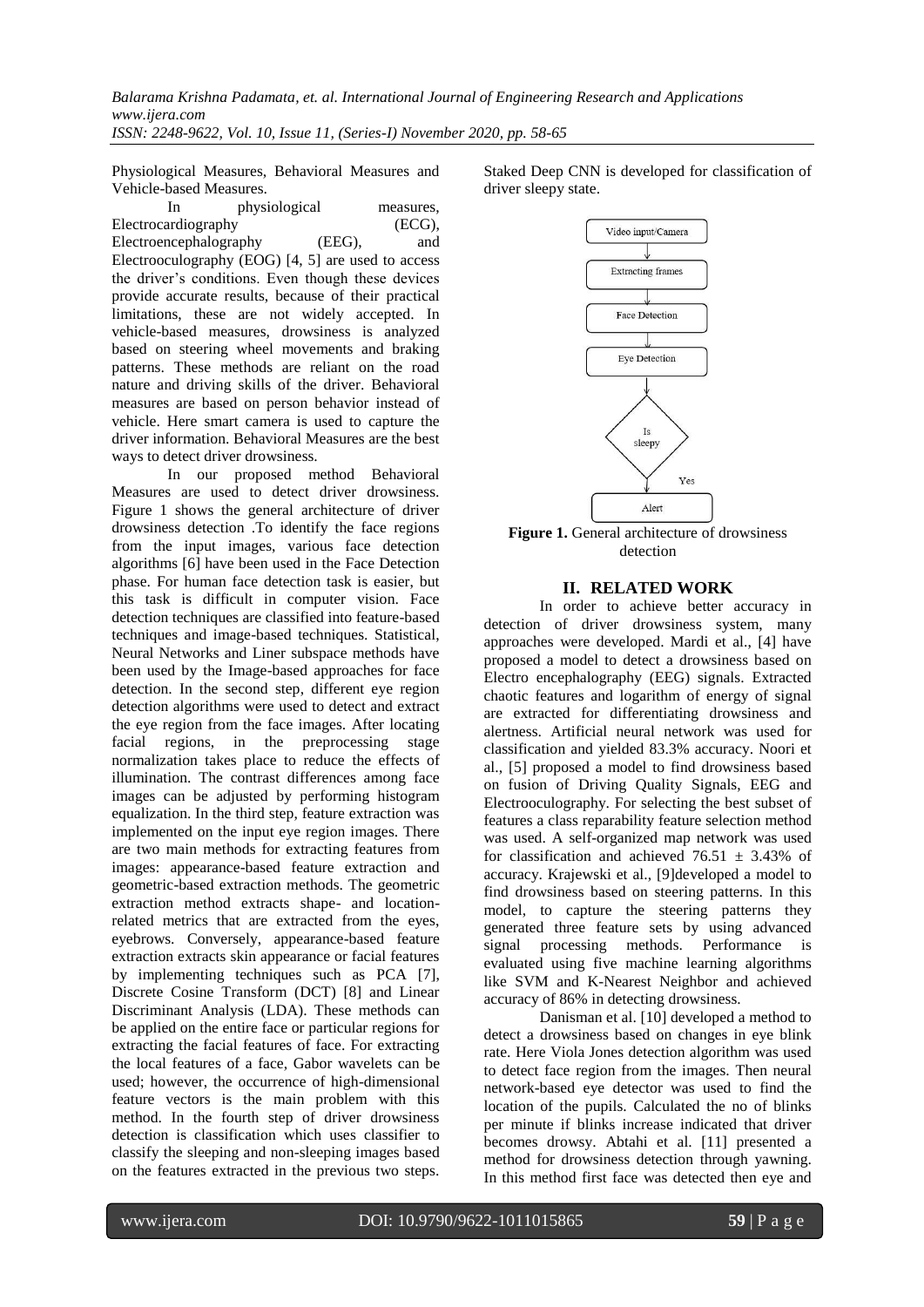*ISSN: 2248-9622, Vol. 10, Issue 11, (Series-I) November 2020, pp. 58-65*

mouth regions are detected. In mouth they calculated hole as result of wide mouth open. Face with largest hole indicates yawning mouth.

Dwivedi et al. [12] developed a model to find the drowsiness using CNNs. In this method convolutional neural network was used to capture the latent features then SoftMax layer was used for classification and yielded 78% of accuracy. Advanced Driver Assistance System was proposed by the Alshaqaqi et al. [13] to minimize the road accidents due to driver drowsiness. Here an algorithm is proposed to locate, track and analyze face and eyes to measure PERCLOS for finding driver drowsiness. In this algorithm after detecting face, eye location detected then Hough transform for circles (HTC) method was used find eye state. If the state of the eye is closed more than 5 seconds, it is considered as drowsy. Park et al. [14] proposed a deep learning based network to find the driver drowsiness from the given input videos. Here three deep networks such as Alex Net, VGG-Face Net and Flow Image Net are used for feature learning. In this paper experiments are performed on NTHU driver drowsiness video dataset and achieved around 73% accuracy.

Tadesse et al. [15] developed a method using Hidden Markov Model to detect the driver drowsiness. In this work, for extracting the face regions, Viola Jones algorithm was used. For extracting the features from the face regions Gabor wavelet decomposition was used. For selecting features AdaBoost learning algorithm was used. HMM used for classification of drowsy or nondrowsy expression.

An Eye-tracking based driver drowsiness system was proposed by Said et al. [16]. In this work the system finds the driver's drowsiness and rings the alarm to alert to the driver. In this work, Viola Jones model was used to detect the face region and eye region. It has produced an accuracy of 82% in indoor tests and an accuracy of 72.8% for outdoor environment.

Picot et al. [17] used both visual activity and brain activity for detecting driver drowsiness. To monitor the brain activity a single channel EEG was used. Blinking and characterization are used to monitor the Visual activity. Blinking features are extracted using EOG. An EOG-based detector was created by merging these two features using fuzzy logic. This work was evaluated on dataset with twenty individual drivers and achieved an accuracy of 80.6%.For bus driver monitoring, Mandal et al. [18] developed a vision-based fatigue detection system. In this work, A HOG and SVM are used for head-shoulder detection and driver detection respectively. Once driver is detected they used OpenCV face detector for face detection and OpenCV eye detector for eye detection. Spectral Regression Embedding was used to learn the eye shape and a new method was used for eye openness estimation. Fusion was applied to fuse the features generated by two eye detectors I2R-ED and CV-ED. PERCLOS was calculated for drowsiness detection.

Jabbara et al. [19] introduced a model for detecting driver drowsiness based on deep learning for android applications. Here they designed a model which is based on the facial landmark point detection. Here first images are extracted from video frames then Dlib library was used to extract landmark coordinate points. These landmark coordinate points given as input to multilayer perceptron classifier. Classifier classify either drowsy or non-drowsy based these points. This method was evaluated on NTHU Drowsy Driver Detection Dataset and achieved accuracy of more than 80%.

# **III. PROPOSED DEEP CNN BASED DROWSINESS DETECTION SYSTEM**

# **3.1 Proposed system algorithm**

- 1. Viola-jones face detection algorithm is used to detect the face the images and given as input to Viola-jones eye detection algorithm
- 2. Once the face is detected, Viola-jones eye detection algorithm is used to extract the eye region from the facial images and given as input to CNN.
- 3. CNN with four convolutional layers are used to extract the deep features and those features are passed to fully connected layer.
- 4. Soft max layer in CNN classify the images in to sleepy or non-sleepy images.
- 5. The proposed architecture of Drowsiness detection system using Deep CNN is given in Figure 2. The proposed model has three phases 1. Pre-processing stage, 2. Feature extraction, 3. Deep CNN Classifier.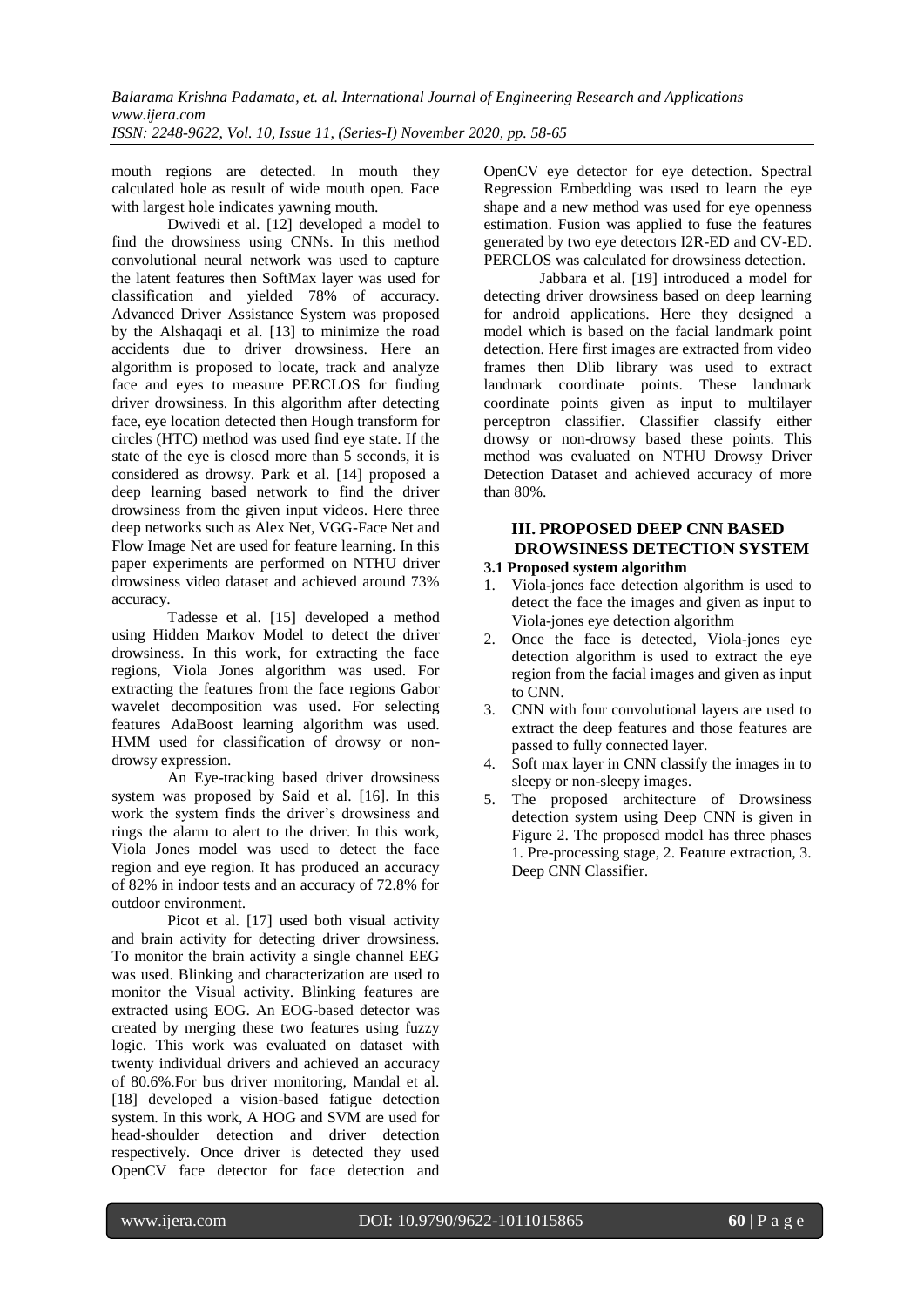

**Figure 2.** Proposed system architecture

## **3.2 Face detection and eye region extraction**

Whole face region may not be required to detect the drowsiness but only eyes region is enough for detecting drowsiness. At first step by using the Viola-jones face detection algorithm face is detected from the images. Once the face is detected, Violajones eye detection algorithm is used to extract the eye region from the facial images. In 2001, P Viola and M Jones developed the Viola-Jones object detection algorithm  $[20, 21]$ , it is the first algorithm used for face detection. For the face detection the Viola-Jones algorithm having three techniques those are Haar-like features, AdaBoost and Cascade classifier. In this work, Viola-Jones object detection algorithm with Haar cascade classifier was used and implemented using openCV with python. Haar cascade classifier uses Haar features for detecting the face from images. Figure 3 shows the Eye region images extracted from the face image.



**Figure 3.** Eye region images

#### **3.3 Feature extraction and classification**

Feature extraction is one type of dimensionality reduction where useful parts of an image represented as a feature vector. In this paper features from the eye region images are extracted using a Convolutional Neural Network (CNN) [22- 24].

#### **3.3.1 Convolutional neural network**

Convolutional neural network (CNN) is used in the proposed system for detection of driver drowsiness. Since a feature vector is needed for each drowsy image to compare with existing features in a database to detect either drowsy or not. Usually CNNs requires fixed size images as input so preprocessing is required. The preprocessing includes extracting the key frames from video based on temporal changes and store in database. From these stored images, feature vectors are generated in convolution layers of CNN. These feature vectors are then used for the detecting the driver drowsiness. CNN have layers like convolutional layers, pooling (max, min and average) layers, ReLU layer and fully-connected layer. Convolution layer is having kernels (filters) and each kernel having width, depth and height. This layer produces the feature maps as a result of calculating the scalar product between the kernels and local regions of image. CNN uses pooling layers (Max or Average) to minimize the size of the feature maps to speed up calculations. In this layer, input image is divided into different regions then operations are performed on each region. In Max Pooling, a maximum value is selected for each region and places it in the corresponding place in the output. **ReLU (Rectified Linear Units)** is a nonlinear layer. The ReLU layer applies the max function on all the values in the input data and changes all the negative values to zero. The following equation shows the ReLU activation function.

#### **Layers of CNN**

We used a model consisting of two convolutional layers along with max-pooling operation followed by a hidden layer of sigmoid which is fully connected to a logistic regression layer for classification. Sigmoid layer applies a nonlinear transformation to the features from convolutional layers. The logistic regression layer has two nodes each for predicting the probability of drowsiness given the input and weights and other one similarly for non-drowsiness case. The two convolutional layers perform identical operation. They convolve a set of filters with the input data followed by a nonlinearity operation and a subsampling resulting into a set of feature maps which serves as input to the next layer

#### **IV. EXPERIMENTS AND ANALYSIS**

Here we have performed two types of experiments. In First type, experiment is performed on collected dataset. In Second type, experiment is performed on video. To conduct first type of experiment, we have generated a dataset with 2850 images.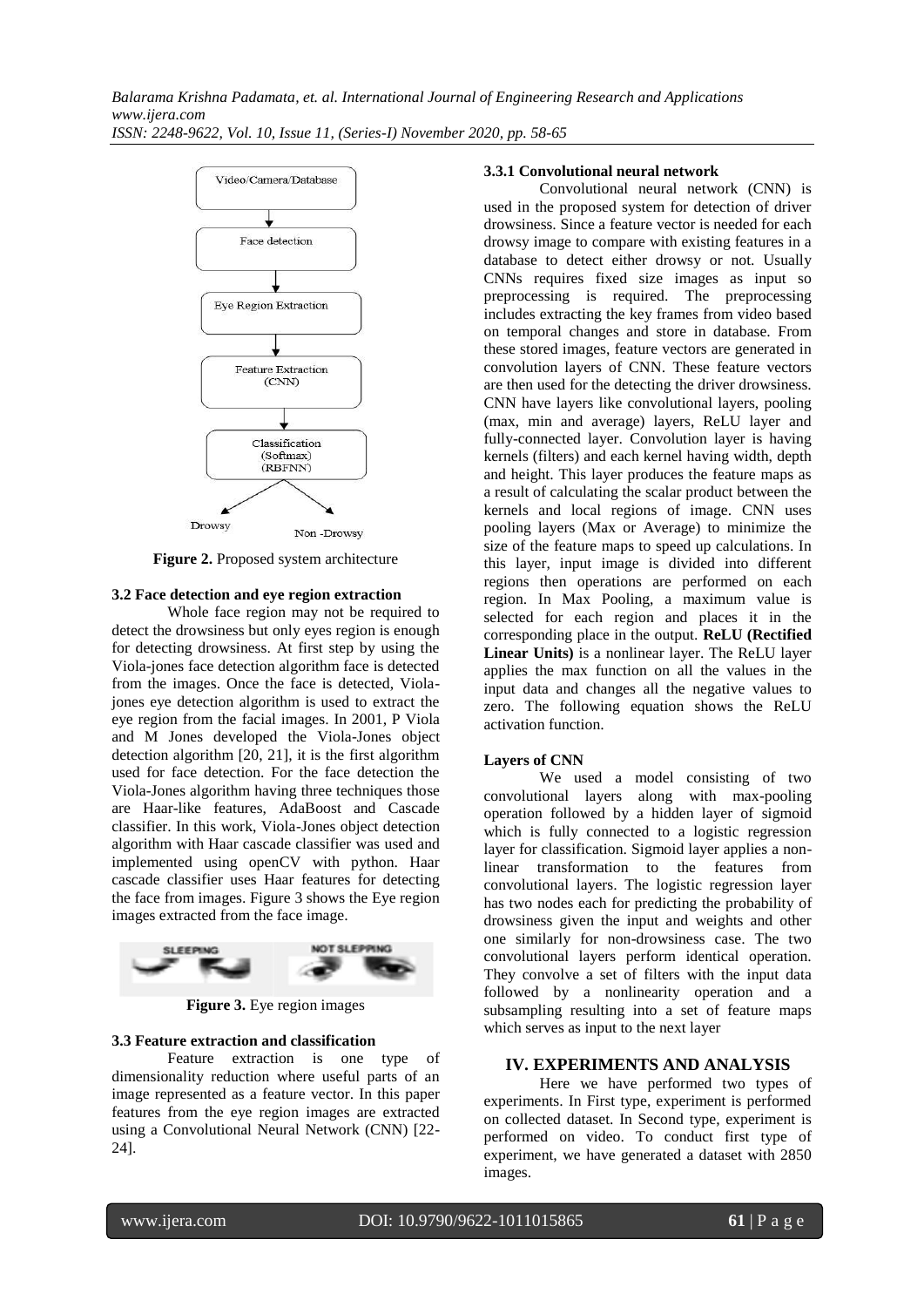*Balarama Krishna Padamata, et. al. International Journal of Engineering Research and Applications www.ijera.com ISSN: 2248-9622, Vol. 10, Issue 11, (Series-I) November 2020, pp. 58-65*



**Figure 5.** Non-drowsy and drowsy image samples from dataset

Few samples from the dataset are shown in Figure 5. Out of 2850 images, 1450 images are drowsy images and remaining are non-drowsy images. To conduct experiment, a total of 1200 images are used for training out of which 600 images are drowsy images and another 600 images are non-drowsy images. A total of 500 images are used for validation out of which 250 images are drowsy images and another 250 images are nondrowsy images. A total of 1150 images are used for testing out of which 550 images are drowsy images and another 600 images are non-drowsy images and proposed model has achieved an accuracy of 96.42% on test dataset. Table 1 shows accuracy of the proposed model after 50 epochs with batch size 4. The training loss and validation loss against number of epochs are shown in Figure 6. The training accuracy and validation accuracy against number of epochs are shown in Figure 7. Confusion matrix is shown in Figure 8.



In second type of experiment, first we have trained our model with 1200 samples. During testing phase, we capture the video frames through camera and alert with an alarm when the model predicts drowsy output state continuously. Static images are used for training but during testing phase key frames are extracted from continuous video and tested against the trained static images. Experimental flow diagram is shown in Figure 9. Results in  $2<sup>nd</sup>$  type of experiment are given in Figure 10

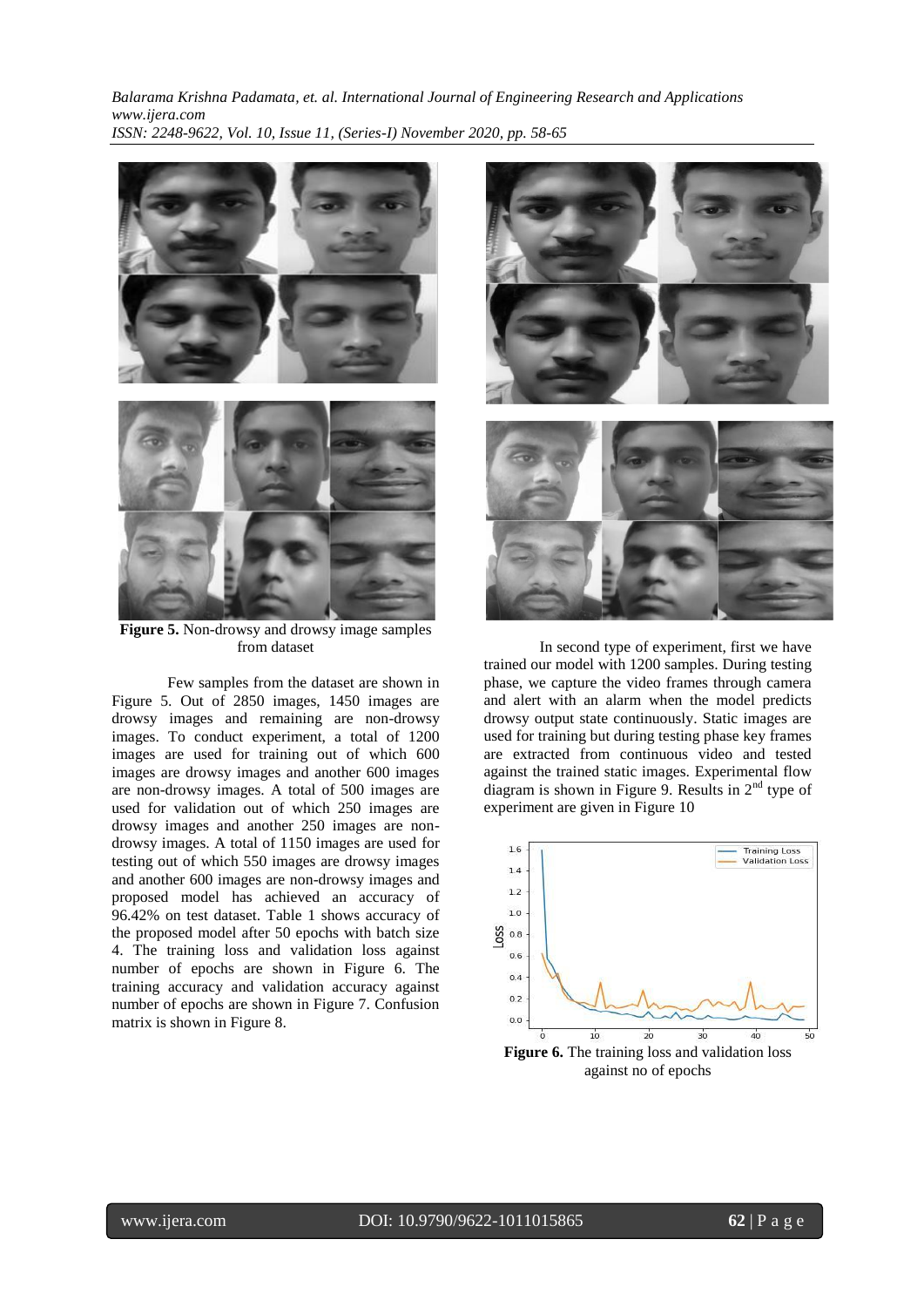

**Figure 9.** Experiment flow diagram



**Figure 10.** Results in 2<sup>nd</sup>type of experiment

#### **V. RESULTS**

Deep learning based feature learning methods are known to provide excellently designed features especially in cases of image or visual data. The convolutional neural network model is used to learn the features. The feature learning process can be described as a weight learning procedure. In this proposed work a new method is proposed for driver drowsiness detection based on eye state. This determines the state of the eye that is drowsy or non- drowsy and alert with an alarm when state of the eye is drowsy. Face and eye region are detected using Viola-Jones detection algorithm. Stacked deep convolution neural network is developed to extract features and used for learning phase. A SoftMax layer in CNN classifier is used to classify the driver as sleep or non-sleep. Proposed system achieved 96.42% accuracy. Proposed system effectively identifies the state of driver and alert with an alarm when the model predicts drowsy output state continuously. In future we will use transfer learning to improve the performance of the system.

#### **VI. CONCLUSION**

This paper proposes an algorithm for driver drowsiness detection using representation learning. A new perspective towards driver sleep detection is presented as features responsible for decision making are produced by leveraging multi-layer convolutional neural networks. Previous approaches could only make decisions based on features such as eye blinks, eye closure, forehead strain marks or even eye brow shapes. Other modern approaches were based on carefully hand engineered features detecting driver drowsiness based on human facial expressions. Convolutional neural networks based representation feature learning approach provides an automated and efficient set of features which help us to classify the driver as drowsy or non-drowsy very accurately. Deep learning based methods are very well known to exploit the latent relationships in an image data and learn excellent features for better representation of raw data. The scheme was tested on a diverse dataset. Both quantitative and qualitative result were provided and found to be in support of the proposed scheme.

#### **VII. FUTURE WORK**

Although, the proposed deep learning based driver drowsiness detection is able to successfully give reasonable results on a diverse dataset, still there is a scope for improvement in its performance. Drowsiness induces involuntary rolling or falling of the driver's head which could act as a valuable cue for successful detection of drowsiness. Also, most of such accidents occur during nocturnal hours. An I.R. LED based tracking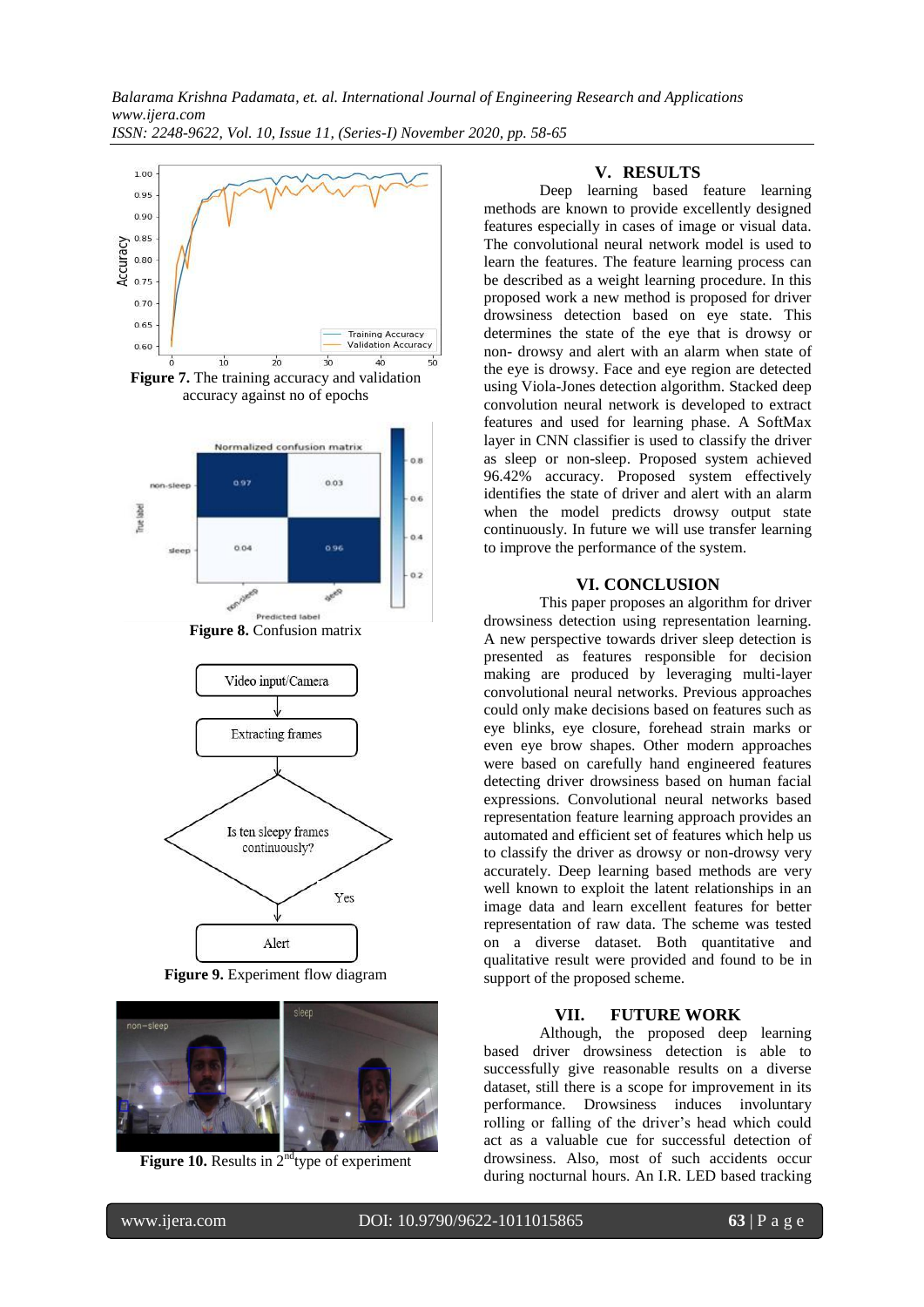*Balarama Krishna Padamata, et. al. International Journal of Engineering Research and Applications www.ijera.com*

*ISSN: 2248-9622, Vol. 10, Issue 11, (Series-I) November 2020, pp. 58-65*

approach could be employed to help in detection of sleepiness in such situation thus making the scheme usable in all illumination conditions. Moreover, the proposed scheme makes decision on frame level by application of 2D convolutional neural networks on each frame for feature extraction. A 3D convolutional network could be applied for robust sleep state detection of driver by making use of spatio-temporal relationship.

#### **REFERENCES**

- [1]. P. S. Rau, "Drowsy drivers detection and warning system for commercial vehicle drivers: Field proportional test design, analysis, and progress", Proc. - 19th International Technical Conference on the Enhanced Safety of Vehicles, Washington, D.C., 2005
- [2]. United States Department of Transportation., ―Saving lives through advanced vehicle safety technology" http://www.its.dot.gov/ivi/docs/AR2001.pdf.
- [3]. Y. Takei, Y. Furukawa, "Estimate of driver's fatigue through steering motion," in Man and Cybernetics, IEEE International Conference, Volume: 2, pp. 1765- 1770 Vol. 2. 2005
- [4]. W.A. Cobb., "Recommendations for the practice of clinical neurophysiology.," Elsevier, 1983.
- [5]. K. Hong, Chung, "Electroencephalographic study of drowsiness in simulated driving with sleep deprivation.," International Journal of Industrial Ergonomics., Volume 35, Issue 4, April 2005, pp. 307- 320.
- [6]. M. Eriksson and N.P. Papanikolopoulos, "Eye-tracking for detection of driver fatigue", IEEE proc. Intelligent Transport System, Boston, MA, pp. 314-319, 1997
- [7]. Perez, Claudio A. et al., "Face and eye tracking algorithm based on digital image processing", IEEE System, Man and Cybernetics 2001 Conference, vol. 2, pp1178-1188. 2001
- [8]. S. Singh. and N. P. Fapanikolopaulas, ―Monitoring driver fatigue using facial analysis technologies", IEEE International conference on the Intelligent Transportation Systems. pp.316-318, 1999
- [9]. Conf. Ocular Measures of Driver Alertness, Washington, DC, Apr.26–27, 1999.
- [10]. M.Singh, G.Kaur, "Drowsy detection on eye blink duration using algorithm" International Journal of Emerging Technology and Advanced Engineering ISSN 2250-2459, Volume 2, Issue 4, April 2012
- [11]. H. Saito, T. Ishiwaka, M. Sakata and S. Okabayashi, "Applications of driver's line of

sight to automobiles – what can driver's eye tell". Proceedings of 1994 Vehicle Navigation and Information Systems Conference, Yokohama, Japan, August 1994, pp. 21-26

- [12]. W. Horng, C. Chen, Y. Chang, "Driver fatigue detection based on eye tracking and dynamic template matching". Proceedings of the IEEE International Conference on Networking, Sensing & Control 2004
- [13]. P. Smith, M. Shah, and N.V. Lobo, ―Monitoring head/eye motion for driver alertness with one camera" Proceedings. 15th International Conference on Pattern Recognition (Volume:4 ) September 2000
- [14]. E. Vural, M. Cetin, A. Ercil, G. Littlewort, M. Barlett, "Drowsy Driver detection using facial movement analysis" Proc. of the IEEE international conference on Human-computer interaction pp. 6-18 Springer-Verlag Berlin, Heidelberg 2007
- [15]. E. Vural, M.S. Bartlett, G. Littlewort, M. Cetin, E. Ercil, and J. Movellan, ―Discrimination of moderate and acute drowsiness based on spontaneous facial expressions" IEEE International Conference on Pattern Recognition 2010
- [16]. Q. Ji, Z. Zhu, P. "Lan real-time nonintrusive monitoring and prediction of driver fatigue" IEEE Transactions on vehicular technology, vol. 53, No. 4, July 2004
- [17]. R. Salakhutdinov and G.E. Hinton, "An efficient learning procedure for deep Boltzmann machines", Neural Computation August 2012, Vol. 24, No. 8: 1967 — 2006.
- [18]. G. E. Hinton, S. Osindero, and Y. Teh. "A fast learning algorithm for deep belief nets", Neural Computation 18:1527-1554, 2006
- [19]. Y. LeCun, Y. Bengio. "Convolutional networks for images, speech, and time series". The handbook of brain theory and neural networks, 3361. 1995
- [20]. H. Chen, A. F. Murray, "Continuous restricted Boltzmann machine with an implementable training algorithm". Vision, Image and Signal Processing, IEEE Proceedings- Vol. 150, No. 3, pp. 153-158. IET, June 2003
- [21]. R. Salakhutdinov, A.Mnih, G. Hinton, ―Restricted Boltzmann machines for collaborative filtering". In Proc. of the 24th international conference on Machine learning pp. 791-798. ACM, June 2007
- [22]. P. J. Angeline, G. M. Saunders, J. B. Pollack, "An evolutionary algorithm that constructs recurrent neural networks". IEEE